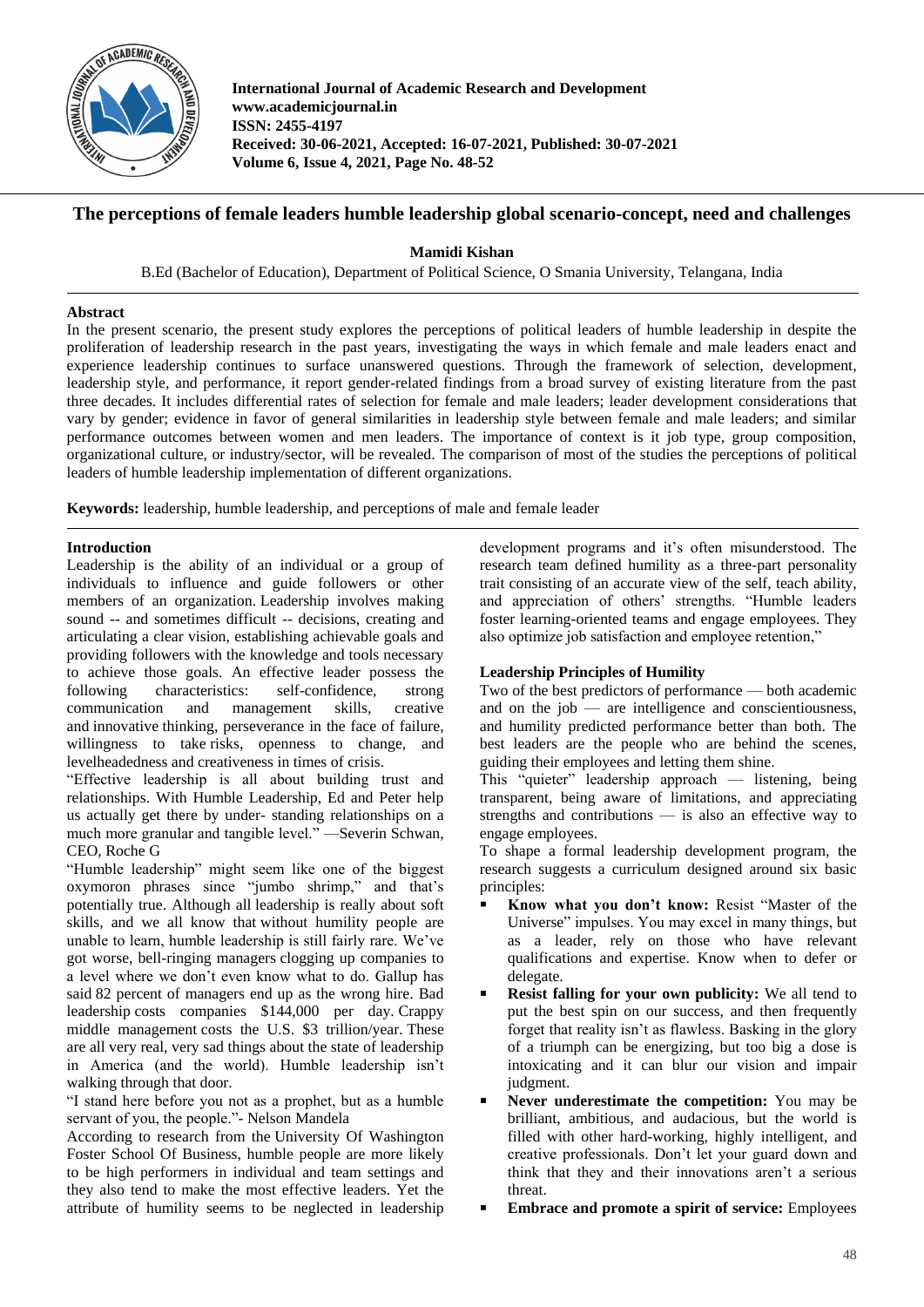(and customers) quickly figure out which leaders are dedicated to helping them succeed, and which are scrambling for personal success at their expense.

- **Listen to the weird ideas:** There's ample evidence the most imaginative and valuable ideas tend to come from left field, or perhaps from an employee who may seem a little offbeat or may not hold an exalted position in the organization.
- **Be passionately curious:** Constantly welcome and seek out new knowledge, and insist on curiosity from those around you. There are correlations between curiosity and many positive leadership attributes, including emotional and social intelligence. Take it from Albert Einstein: "I have no special talent," he claimed, "I am only passionately curious."

Leadership in all its forms—organizational, political, military, and even sports—continues to command the general public's attention. In academia, leadership research has also flourished, with a recent Web of Science search for "leadership" revealing more than 165,000 articles. Women in leadership have also come under study, with approximately 5% of current Web of Science articles addressing both leadership and gender related issues. With the nomination of the first female presidential candidate and the rapidly changing demographics of the United States, it is becoming even more important to understand the ways in which social identity variables, such as gender interacts with leadership. More specifically, determining whether or not qualitative differences exist between male and female leaders. The purpose of this report is to provide the beginnings of an answer to this question, through a systematic summary of the state of leadership research as it specifically pertains to women leaders, providing utility for both practitioners in the field, as well as researchers in academia explore the experiences and perceptions of female leaders throughout all stages of the leadership process.

This framework is a point of departure from previous work in this domain that often explains gender difference when it comes to leadership by situating the findings in the traditional diversity literature (Northouse, 2015). Prior research on women leaders focuses heavily on stereotypes, prejudice, and discrimination as prominent explanations for gender differences in the leadership experience (e.g., Eagly & Karau, 2002; Heilman, 1983; Rudman & Glick, 2001). These explanations provide an important departure point for our research especially with regard to understanding how individual-level factors affect women leaders. Our framework allows for a different understanding of gender differences by distilling gender and leadership research into four discrete domains: selection, development, style, and performance, which are most commonly assessed in the leadership field and in organizational life (Hogan, Curphy, & Hogan, 1994)

Using the framework outlined above, we examine how, and under what conditions, male and female leaders are selected, the ways in which they are developed (or would ideally be developed, given the appropriate resources), the leadership styles they are likely to enact, and their effectiveness. Viewing the existing gender-related leadership research through these four domains allows us to explore whether men and women are selected for leadership positions at different rates and whether they are given the same developmental opportunities. Furthermore, we can begin to

address whether men and women demonstrate different leadership styles, and whether men or women generally perform better as leaders. The answers to these questions are complex, varied, and have been the focus of countless studies to date. We provide a recent view of the field as it relates to women and leadership and expand on Eagly and Johnson's (1990) meta-analysis on leadership behavior by offering additional dimensions of analysis (i.e., selection, development, and performance). Due to the depth and comprehensiveness of Eagly and Johnson's (1990) review, studies published before 1990 were not included in our report. Thus, this survey of the literature has two aims: to document the recent findings on leadership as it relates to women and to provide a new framework in which to look at and understand the experiences of women leaders. Our exploration into women and leadership begins with a review of the public and scientific discourse devoted to leader selection, the first tenet of our leadership frame.

As selection is the first phase of the leadership process, it is an appropriate departure point for our report. To that end, this section will review the recent literature on gender and leader selection in order to determine how often women are selected for positions of leadership, the conditions surrounding their appointments, and future areas of exploration within this domain. Despite the fact that women make up nearly half of the U. S. workforce (47%; U.S. Bureau of Labor Statistics, 2011), men hold the vast majority of leadership positions in the corporate and political arenas (Catalyst, 2016; Center for American Women and Politics, 2016; Eagly & Carli, 2007). While women have had success obtaining supervisory and middle management positions in rates proportional to their representation in the workforce, access to the upper echelons of leadership still remains relatively illusive (U.S. Bureau of Labor Statistics, 2011). In S&P 500 companies, women occupy less than a third of executive- and seniorlevel positions (25.1%), less than a fifth of all board seats (19.9%), and less than 5% of all chief executive officers (4.2%; Catalyst, 2016). When it comes to political leadership, women are also underrepresented in elected office. To date, the United States has never elected a woman to the presidential office. Of the 535 seats in the U.S. Congress, women occupy only 104 seats (19.4%; Center for American Women and Politics, 2016).

Furthermore, only 24.6% of state legislators, 12% of state governors, and 18.4% of mayors are women (Center for American Women and Politics, 2016). The underrepresentation of women in senior leadership positions is not limited to the United States alone. Gender inequality when it comes to leader selection is well documented worldwide (e.g., Grant Thornton, 2016; Inter-Parliamentary Union, 2016). Women hold less than a quarter of senior leadership positions in corporations across the globe, with a third of businesses having no women at all in senior roles (Grant Thornton, 2016). Internationally, women also are underrepresented in political office. Currently, only 19 countries have a female head of state or government (United Nations, 2016). Worldwide, less than a quarter of parliamentarians are female (22.6%; Inter-Parliamentary Union, 2016). Taken together, these statistics demonstrate that selection rates for senior leadership positions do differ for men and women, both in the United States, and across the globe. When it comes to being selected for high-level leadership positions, men have a distinct advantage.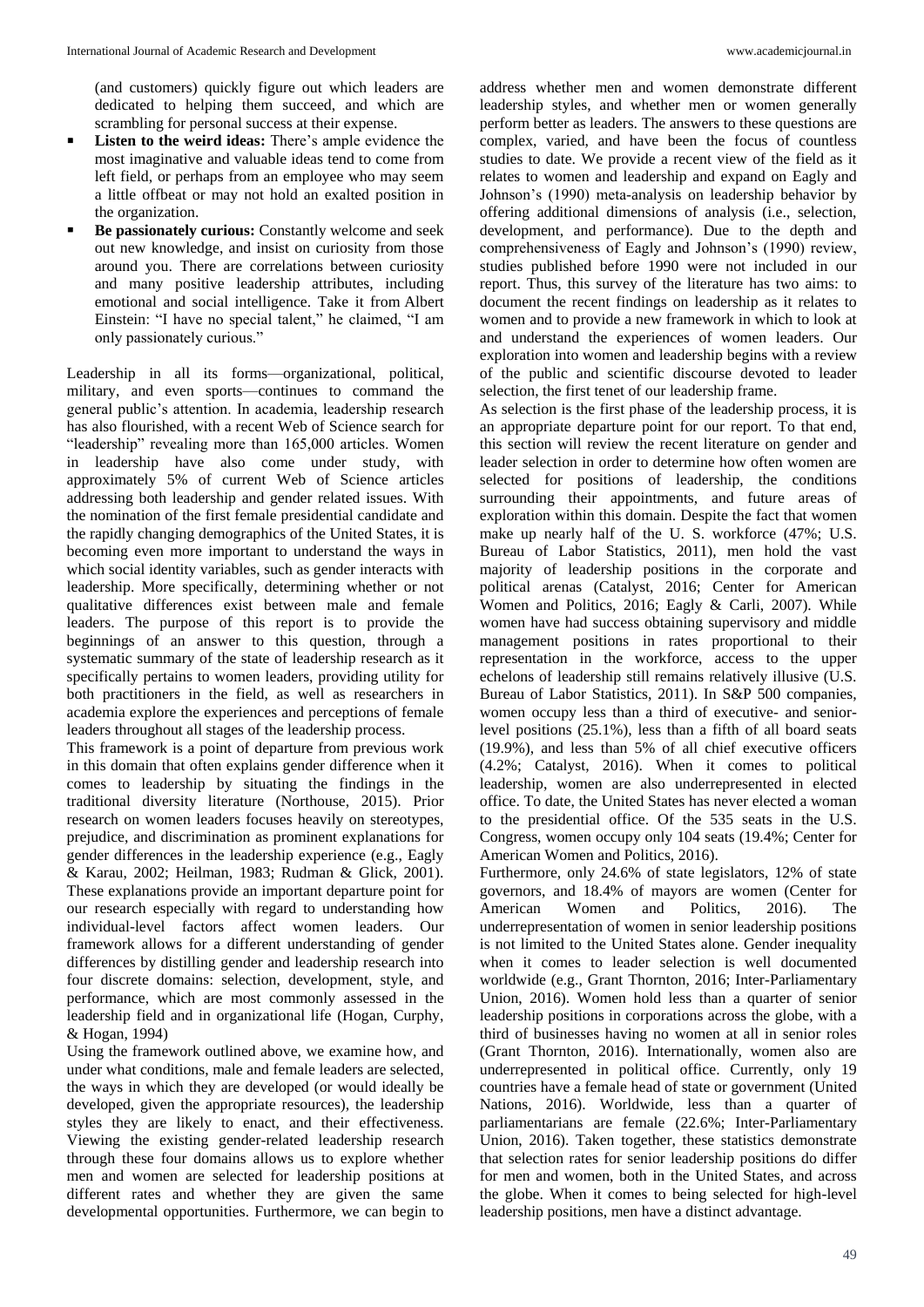#### **Importance and Challenges**

## **Facts and Figures: Women's Leadership and Political Participation**

Women's equal participation and leadership in political and public life are essential to achieving the Sustainable Development Goals by 2030. However, data shows that women are underrepresented at all levels of decisionmaking worldwide, and achieving gender parity in political life is far off.

# **Women in Executive Government Positions**

- Women serve as Heads of State or Government in only 22 countries, and 119 countries have never had a woman leader. At the current rate, gender equality in the highest positions of power will not be reached for another 130 years.
- Just 10 countries have a woman Head of State, and 13 countries have a woman Head of Government.
- Only 21 per cent of government ministers were women, with only 14 countries having achieved 50 per cent or more women in cabinets. With an annual increase of just 0.52 percentage points, gender parity in ministerial positions will not be achieved before 2077.
- The five most commonly held portfolios by women ministers are: Family/children/youth/elderly/disabled; followed by Social affairs; Environment/natural resources/energy; Employment/labour/vocational training, and Women affairs/gender equality.

## **Women in National Parliaments**

- Only 25 per cent of all national parliamentarians are women, up from 11 per cent in 1995.
- Only four countries have 50 per cent or more women in parliament in single or lower houses: Rwanda with 61 per cent, Cuba with 53 per cent, Bolivia with 53 per cent, and the United Arab Emirates with 50 per cent.
- A further 19 countries have reached or surpassed 40 per cent, including nine countries in Europe, five in Latin America and the Caribbean, four in Africa, and one in the Pacific.
- More than two-thirds of these countries have applied gender quotas—either legislated candidate quotas or reserved seats—opening space for women's political participation in national parliaments.
- Globally, there are 27 States in which women account for less than 10 per cent of parliamentarians in single or lower houses, including four single/lower chambers with no women at all.
- At the current rate of progress, gender parity in national legislative bodies will not be achieved before 2063.
- In Latin America and the Caribbean, and Europe and Northern America, women hold more than 30 per cent of parliamentary seats. In Northern Africa and Western Asia and Oceania, there are less than 17 per cent of<br>women in national parliaments. Women's women in national parliaments. Women's representation is the lowest in the Pacific Island States as women hold 6 per cent of seats, and they are not represented in parliaments in three countries.

# **Women in Local Government**

 Data from 133 countries shows that women constitute 2.18 million (36 per cent) of elected members in local deliberative bodies. Only two countries have reached 50 per cent, and an additional 18 countries have more than 40 per cent women in local government.

 Regional variations are also noted for women's representation in local deliberative bodies, as of January 2020: Central and Southern Asia, 41 per cent; Europe and Northern America, 35 per cent; Oceania, 32 per cent; Sub-Saharan Africa, 29 per cent; Eastern and South-Eastern Asia, 25 per cent; Latin America and the Caribbean, 25 per cent; Western Asia and Northern Africa, 18 per cent.

# **Expanding Participation**

- Balanced political participation and power-sharing between women and men in decision-making is the internationally agreed target set in the Beijing Declaration and Platform for Action. Most countries in the world have not achieved gender balance, and few have set or met ambitious targets for gender parity (50– 50).
- There is established and growing evidence that women's leadership in political decision-making processes improves them. For example, research on *panchayats* (local councils) in India discovered that the number of drinking water projects in areas with women-led councils was 62 per cent higher than in those with men-led councils. In Norway, a direct causal relationship between the presence of women in municipal councils and childcare coverage was found.
- Women demonstrate political leadership by working across party lines through parliamentary women's caucuses—even in the most politically combative environments—and by championing issues of gender equality, such as the elimination of gender-based violence, parental leave and childcare, pensions, gender-equality laws, and electoral reform

# **The Best Leaders Are Humble Leaders**

When we think of great qualities of leaders, the first things that come to mind are traits like charisma, bravado and vision. You wouldn't expect to see humility on that list but you should. Research shows the effectiveness of humble leadership: Humble leaders have more influence, they attract better people, and they earn more confidence, respect and loyalty than those who rely upon ego and power. In my work as a coach, I emphasize not just the importance of humility but also the fact that it's a skill. Here are some key skills of humble leaders. Look through and see which you already have and which you need to develop:

- **They lead to serve:** Humble leaders shift attention away from them and focus on the contributions and needs of those around them.
- **They have reserves of inner strength:** Being a humble leader isn't a sign of meekness or powerlessness but of great inner strength. The best leaders are humble on the outside and confident on the inside.
- **They admit to their mistakes:** All leaders are human, which means they all make mistakes from time to time. When you are willing to share your own missteps and mistakes, it allows others to connect to you in a deeper way. Humility is a quality that lets others see your humanity.
- **They seek input from others:** The first step of turning to others for input is being vulnerable enough to admit that you need the help and insight of others—which is a sign of great character on its own.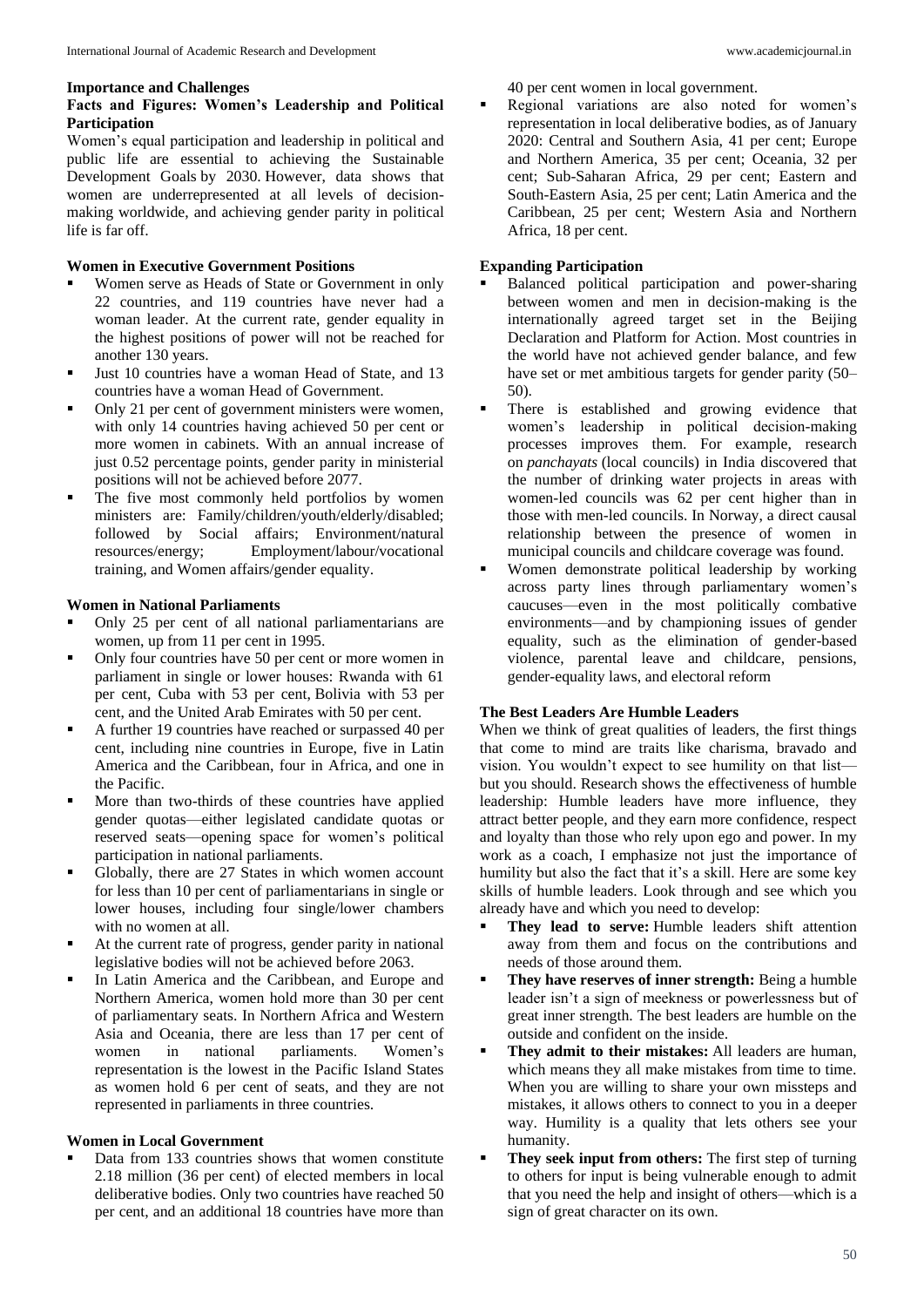- **They know themselves:** Humble leaders know who they are and behave in a way that's consistent with that knowledge. They also recognize where there's room for improvement.
- **They are genuine:** Humble leaders know the importance of being authentic. They are the same person in private, in public, and in personal life, in every situation and with every kind of people.
- **They invite trust:** A humble leader know that trust earning it, giving it and building it—is the foundation of great leadership.
- **They treat others with respect:** Humble leaders are consistent and disciplined in their treatment of others. They treat everyone with respect regardless of their position, role or title.
- **They understand their limitations:** Humble leaders have the confidence to recognize their own weaknesses. Rather than viewing their limits as a threat or a sign of frailty, they surround themselves with others who have complementary skills.
- **They model the way:** Humble leaders lead by example. Their leadership isn't expressed as "because I'm the boss" authority but in every one of their actions and words.
- **Lead From Within:** There is always room to be a better person and leader. If you can cultivate humility as a skill, you will be strong when you are weak and brave when you are scared.

#### **Great Leaders Expect Everyone to Be Great**

Great leaders expect greatness from themselves and in turn they challenge others to be great too. They challenge people to do better, be better and to meet a higher standard. They do it because settling for substandard, low quality; second rate leadership is not an option. Great leaders set high standards for their own performance, and for those around them.

Leadership is about service to others, being your best so you can offer your best. The high standards of great leaders extend beyond the work they do include being a person of character, a leader of integrity and one who inspires the same in those around them. Here are some of the ways great leaders elevate the standard for themselves and for others:

- **Establish clarity:** Standards reflect values, so before you establish or change them you need to know with certainty what's most important to you and communicate that with clarity. When you're clear on values, making decisions becomes much simpler.
- **Show self-respect:** Never lower your standards for anyone or anything. The self-respect that comes with firm standards is everything. Whatever everyone around you is doing, stay true to your ideals. Do what you need to do and do it with meaning and purpose.
- Passionately protest mediocrity: "Good enough" are some of the most dangerous words a leader can hear. Nothing great was ever established on a foundation of mediocrity. Always demand more from you than anyone else could ever expect.
- **Never let anyone tell you your standards are too high:** There's nothing wrong with wanting the best for yourself and your team. When you shift your standards you create change—positive change when you raise standards, negative change when you lower them.
- **Protect your standards:** Make sure people know

what's expected, and be consistent in enforcing those expectations. If you allow disrespect, that's what you'll receive.

- **Never apologize for demanding excellence:** Never apologize for high standards. Those who rise up to meet them are the ones you want around you; those who try and need help are the ones you can work with; and the ones who reject it aren't your people anyway.
- **Lead from within:** When it comes to standards, one thing I've found to be true: However high or low you place your standards that are how far people will rise.

### **Conclusion**

Effective leaders are willing to admit mistakes, share credit, and learn from others. Humility in leadership also leads to higher rates of employee engagement, more job satisfaction, and lower rates of turnover.There is a common belief that leadership is vital for effective organizational and societal functioning and success. However, we can conclude that leadership is the ability to direct a group of people in realising a common goal. This is done by people applying their leadership attributes.

#### **References**

- 1. Bono J, Ilies R. Charisma, positive emotions and mood contagion. The Leadership Quarterly,2006:17:317-334.
- 2. Mobley WH, Horner SO, Hollingworth AT. An evaluation of precursors of hospital employee turnover. Journal of Applied Psychology,1978:63(4):408-414.
- 3. Nielsen R, Marrone JA, Slay HS. A new look at humility: Exploring the humility concept and its role in socialized charismatic leadership. Journal of Leadership & Organizational Studies,2010:17(1):33-43.
- 4. Owens BP, Hekman DR. Modeling How to Grow: An Inductive Examination of Humble Leader Behaviors, Contingencies, and Outcomes. Academy of Management Journal,2012:55(4):787-818.
- 5. Shore LM, Martin HJ. Job satisfaction and organizational commitment in relation to work performance and turnover intentions. Human Relations,1989:42(7):625-638.
- 6. US Bureau of Labor Statistics. Current population survey, 2015. Retrieved from http://www. bls.gov/cps/cpsaat11.pdf
- 7. Van Engen ML, Willemsen TM. Sex and leadership styles: A meta-analysis of research published in the 1990s. Psychological Reports,2004:94:3-18.
- 8. Stevens CK, Kristof AL. Making the right impression: A field study of applicant impression management during job interviews. Journal of Applied Psychology,1995:80:587-606.
- **9.** Sturm S. Second generation employment discrimination: A structural approach. Columbia Law Review,2001:101:458-568.
- 10. UN Women calculation based on information provided by Permanent Missions to the United Nations. Only elected Heads of State have been taken into account.
- 11. UN Women calculation based on information provided by Permanent Missions to the United Nations. Some leaders hold positions of both head of government and head of state. Only elected Heads of State have been taken into account.
- 12. Inter-Parliamentary Union and UN Women. Women in politics 2020 map, 2020.